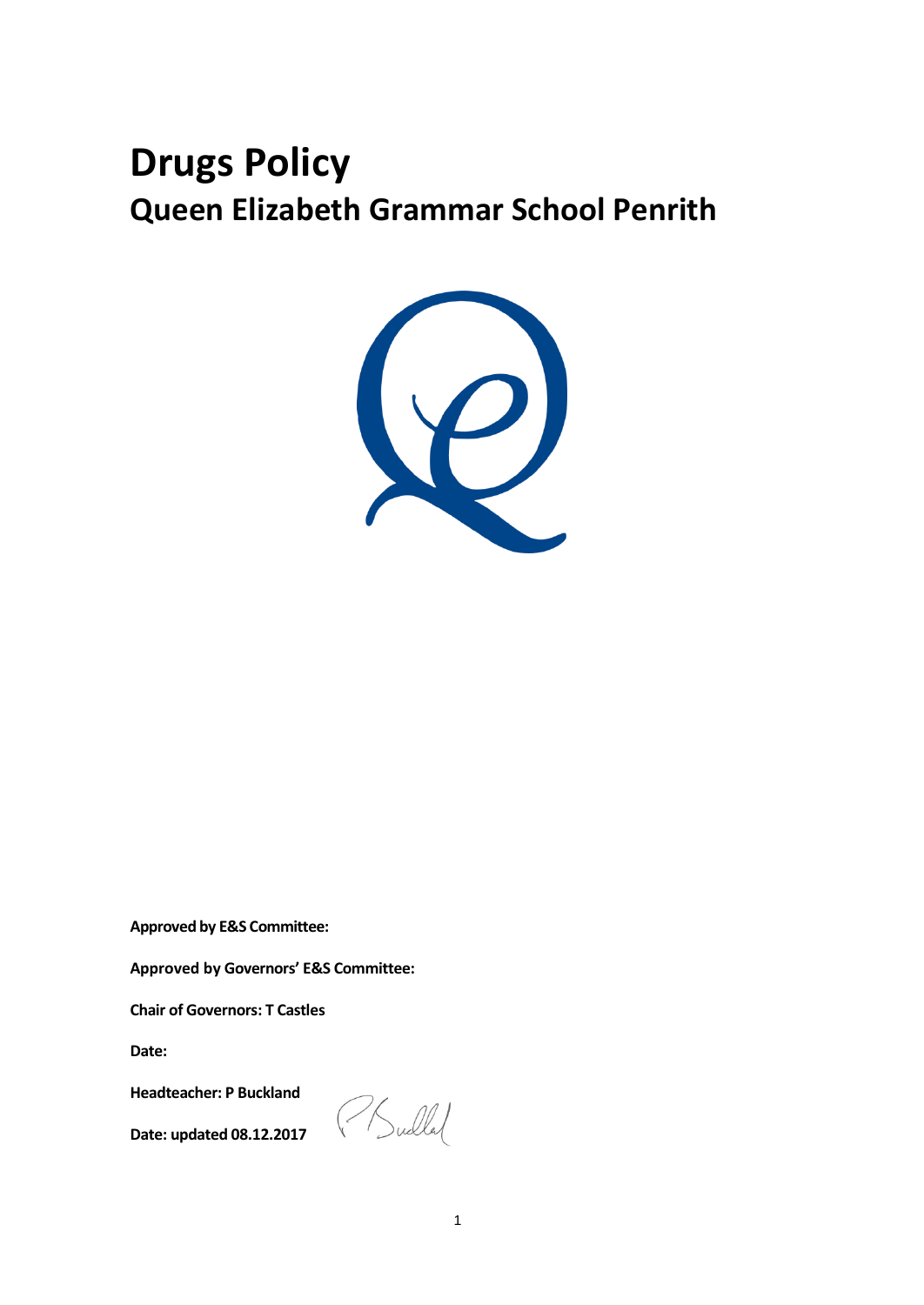## **Drugs Policy**

- **Includes: 1. Guidance regarding drugs**
	- **2. Procedure if incidents occur in school**
	- **3. Education about drugs**

**This policy covers legal substances such as tobacco, alcohol or solvents, medicines, volatile substances as well as illicit drugs, and reflects national guidance.**

### **Aims:**

- To enable young people to make healthy, informed choices by increasing knowledge, exploring attitudes and developing and practising skills.
- To widen understanding of related health and social issues of sex and sexuality, crime, HIV/AIDS.
- To help the school in responding to drug related incidents.
- To provide accurate information about substances.
- To increase understanding of those experiencing or likely to experience substance use.
- To seek to minimise the risks that users and potential users face.
- To enable school staff and young people to identify sources or appropriate support.
- To inform pupil conduct and behaviour management within the physical boundaries of the school and also outside the school boundaries when pupils and staff participate in excursions and residential visits.

### **1. GUIDANCE REGUARDING DRUGS**

### **The legal position**

It is an offence under the Misuse of Drugs Act 1971:

- a) To be in possession of a controlled drug unlawfully.
- b) To be in possession of a controlled drug with intent to supply it.
- c) To supply or offer to supply a controlled drug (even where no charge is made for the drug).
- d) To allow the premises you occupy or manage to be used unlawfully for the purpose of producing or supplying controlled drugs.

(Possession of a controlled drug can be defended if the drug was obtained to prevent another from committing an offence. Then all reasonable steps must be taken as soon as possible to destroy the drug or to deliver it into the custody of a person lawfully entitled to have custody.)

### **Confidentiality**

Members of staff should never guarantee confidentiality regarding drug misuse issues. They are not protected in law and circumstances could arise which would make any commitment unrealistic. However, any disclosure of misuse by a pupil should be dealt with sensitively, calmly and positively.

### **Pupils' rights**

Where pupils are suspected of concealing illegal drugs on their person, an effort should first be made to secure the voluntary production of any unlawful substances, for example by asking the pupil to turn out his/her pockets. If the pupil refuses, the police should be called in to deal with the situation. Parents should be contacted at this stage.

Young people have rights under The Children Act 1989 and can expect issues related to drugs to be handled with sensitivity.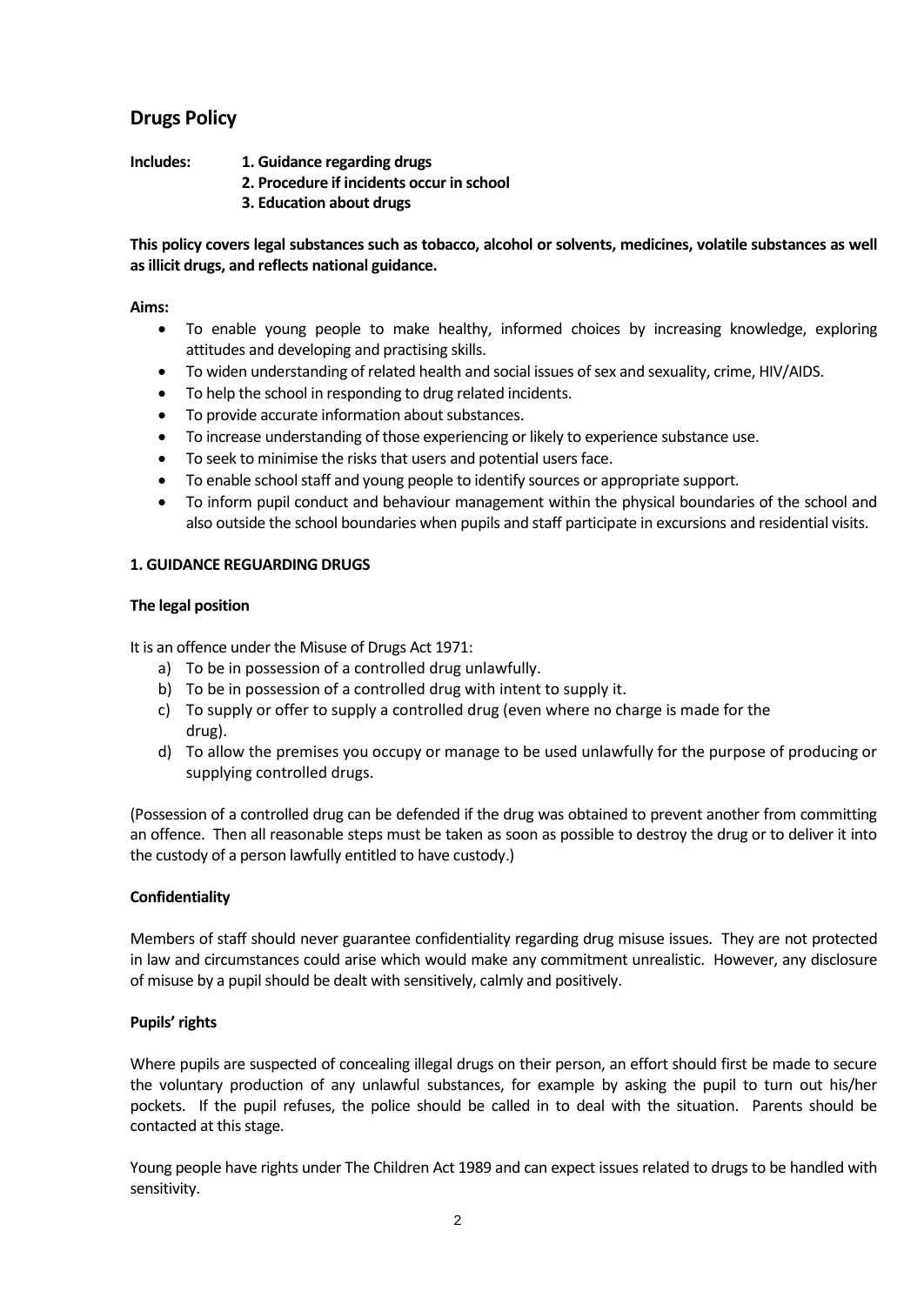### **2. PROCEDURE IF INCIDENTS OCCUR IN SCHOOL**

### **Drugs found on premises**

If a suspicious substance is found or confiscated, the following action should be taken:

- a) If the substance is not illegal for the young person to possess or consume (eg. cigarettes, alcohol, solvents, volatile substances), the school should confiscate the substance and contact parents.
- b) If the substance cannot be identified then it should be treated as illegal.
- c) If the substance is illegal then:
	- i. Record date, time and place of incident, preferably in the presence of a witness. (If this is not possible, do not leave substance while you enlist support of another colleague as a witness. Have the record of the incident countersigned when possible.)
	- ii. Take the substance immediately to the Headteacher, or in their absence to the Deputy Head or Assistant Head. Do not keep the substance on your person or in a place of safekeeping; to do so may place you at risk.
	- iii. In the presence of the Headteacher, yourself and, if possible, the witness, the substance should be placed in a sealed container in the school safe. The package should be signed and dated by all present.
	- iv. An accurate record of the time, date and circumstances of the findings must be made.
	- v. The Headteacher will arrange for the police to remove the substance. It is important that the substance be removed if possible on the same day as its discovery.
- d) All the above applies also to the discovery of equipment associated with substance use (eg. needles, syringes etc.). Any such equipment found should be handled by members of staff only and with the utmost care. The Headteacher will ensure that such materials are placed in a secure and rigid container to await collection.

### **Pupil(s) in possession of drugs**

If any pupil is found in possession of a suspicious substance, it is important not to over-react, nor to moralise or sensationalise. The procedure to be followed is:

- a) Talk calmly to those involved. Find out, if possible:
	- i. Who is involved.
	- ii. What substance is involved.
	- iii. What quantity of drug is involved.
	- iv. What is the purpose of possession (eg. found, handling, personal use, dealing).

Then make a written record of the incident.

- b) Parents are to be informed by telephone, followed up by a letter. The pupil(s) concerned should be informed and consulted about the home-school contact. (Parents might not be informed if there is a risk they could seriously over-react and possibly cause physical harm to the pupil. Parents might not also be informed if they are believed to be directly involved in the situation.)
- c) Parents to be invited into school for consultation.
- d) Support and counselling to be provided for pupil(s). Advice would be provided by the school nurse team and/or Attendance and Support Officer.
- e) The school decide on a formal response. Permanent exclusion may be necessary, but the following should also be taken into account: severity of the incident, best interests of the pupil(s) involved, their previous behaviour, best interests of other pupils in school, knowledge of family situation, involvement of outside agencies and services.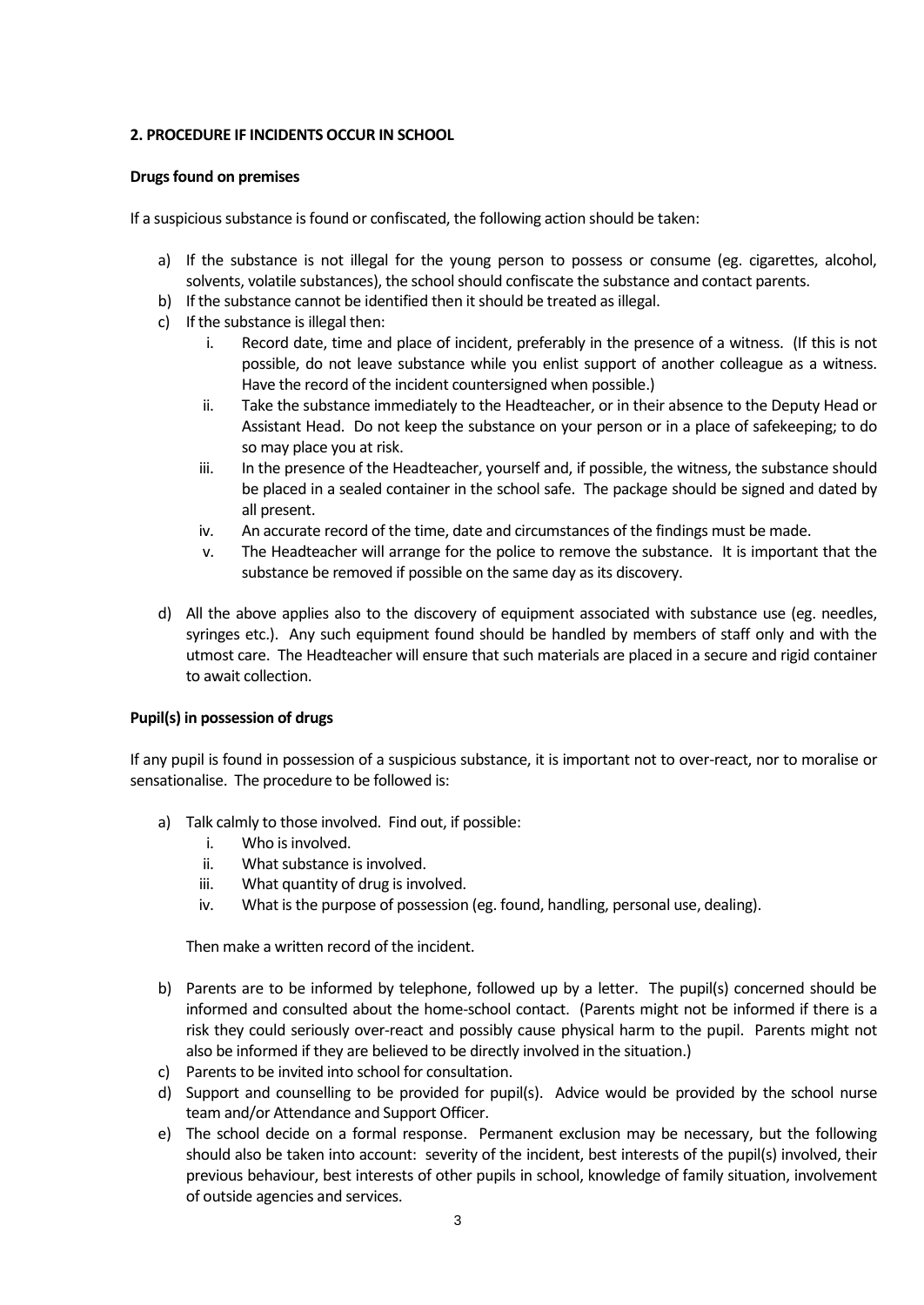f) Child protection procedures should be observed. The teacher with responsibility for Child Protection, Assistant Head Rebecca Chapman, will give advice and will make a referral to children's services if necessary. However, any teacher may make a child protection referral; it is the responsibility of all adults working with children to promote student welfare and to safeguard pupils. Please refer to the Child Protection and Safeguarding Policy for further information.

### **Pupil(s) who have taken drugs**

- a) If a pupil is unconscious, then:
	- i. Try to ensure another member of staff is present to help.
	- ii. Designated first aiders are detailed on the published 'General Arrangements for Health & Safety' notices displayed in school.
	- iii. Place pupil in recovery position.
	- iv. Assist with casualty's breathing by loosening clothing.
	- v. **Do not** give the pupil anything to drink.
	- vi. Dial the emergency services (999).
	- vii. Collect any evidence of what has been taken. Be aware of needles hidden in clothing. Keep any vomited material.
	- viii. Wait for the ambulance to arrive, giving reassurance if the casualty comes round.
- b) If a pupil is intoxicated, hallucinating or 'high', then:
	- i. Be prepared for a range of behaviour, from depressed and very quiet to excitable and incoherent.
	- ii. Do not leave student unattended at any time.
	- iii. Watch him/her to make sure they do not wander off into danger.
	- iv. Sit him/her in a quiet, well-ventilated room.
	- v. Do not shout, threaten or attempt detailed discussion about their drug use.
	- vi. Talk quietly and calmly.
	- vii. Administer first aid if necessary, or summon help.

### **Drug issues on a school excursion or residential trip**

It is expected that teachers will speak to pupils about their conduct before an excursion takes place. Before a residential visit, the organising teacher should explain that the use of drugs, alcohol or tobacco will not be permitted under any circumstances. The discussion should cover the legal implications of using drugs/alcohol/tobacco when on the excursion, and the possible consequences. This is particularly important when organising trips abroad; it is essential that any risk assessment should include a briefing for parents and pupils so that there can be no possible doubt about what is or is not permissible.

It is recommenced that even when pupils have reached the age of 18 and are able to buy and rink alcohol in the UK, that they are not permitted to do so on school trips. Indeed, in some cases insurance policies can be invalidated if the injured party is found to have drunk alcohol prior to an accident.

It is important that teachers follow the same guidelines as in school, as far as is practically possible. When abroad it is, of course, important to understand that a different legal framework will exist. It is therefore essential that the teacher responsible for organising a visit abroad will notify the Headteacher as soon as possible of any drug or alcohol related incident so that appropriate advice and support can be provided.

### **Bringing alcohol into school for 'legitimate' reasons**

The school often runs raffles and competitions and parents are often asked to donate prizes. Some parents will send bottles of alcohol as prizes, expecting their children to bring the bottle into school on their behalf. This has previously caused some difficulties so we therefore ask that if parents wish to donate alcohol then they should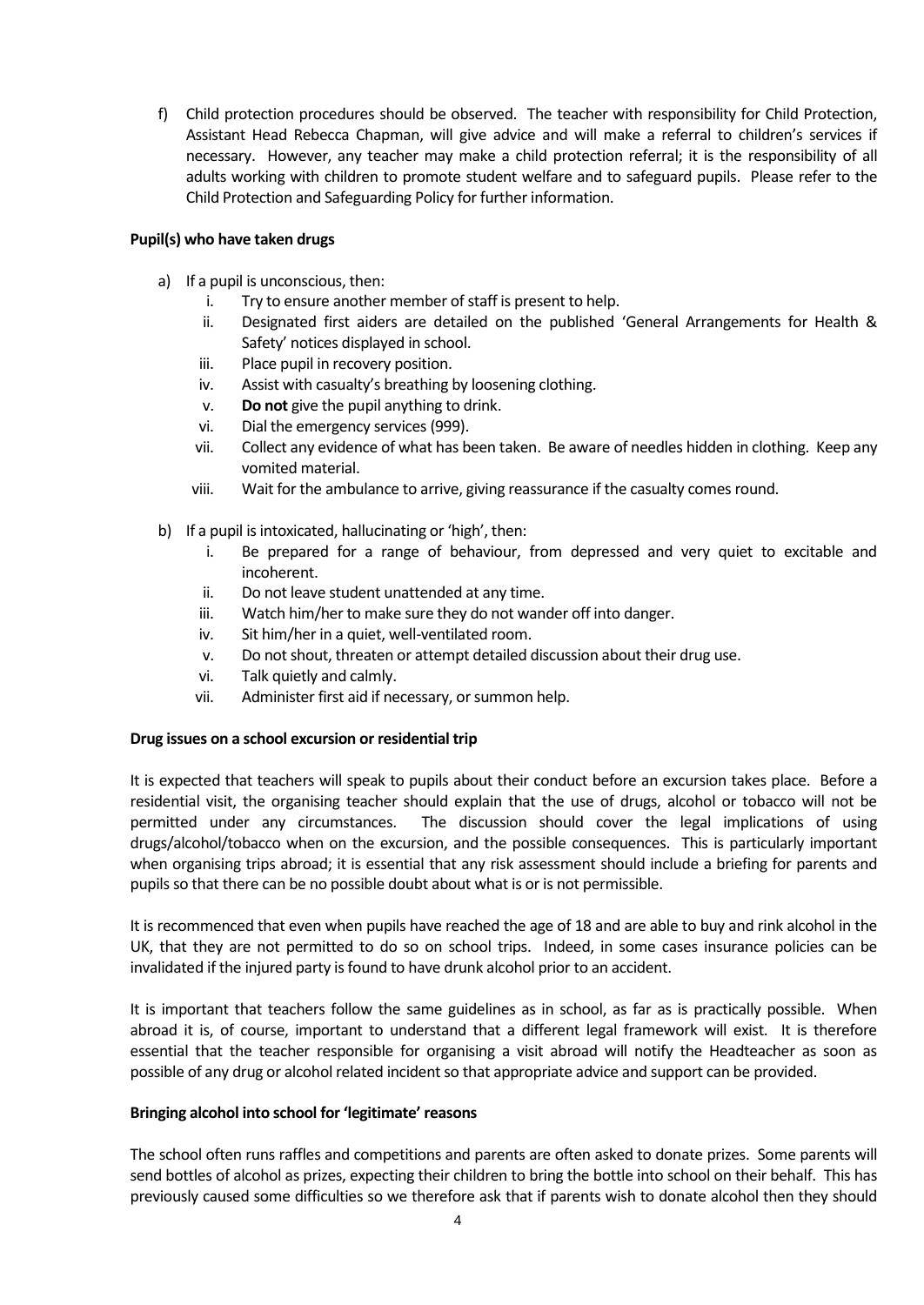bring in the bottles themselves and not ask their child to do so.

### **3. EDUCATION ABOUT DRUGS**

The Citizenship programme runs from Y7 to Y11 and is taught by specialist teachers to ensure consistency of delivery. The programme is managed by Mrs Davies. Parents may, if they wish, consult Mrs Davies about the Citizenship curriculum. In Y12 & Y13, all student participate in the enrichment programme about drugs and alcohol. This programme reinforces issues raised in Key Stages 3 & 4 in a style more appropriate to the age of the audience.

### **Themes common to Key Stage 3 & 4**

- a) Personal responsibility Taking responsibility for one's own safety and behaviour. Personal responsibility for decisions about substance use.
- b) Pressure from others Coping with peer pressure and influence. Examination of the influence of the media.
- c) Knowledge and understanding Consideration of the risks; are they the same for everybody? Information about substances, including effects, appearance and relevant legislation. School rules relating to medicines, alcohol, tobacco, solvents and illegal drugs. Myths, misconceptions and stereotypes linked with substance use.
- d) Appropriate action Appropriate techniques for coping with situations in which substance use occurs. Where to seek help and support.

### **4. ALCOHOL AND TOBACCO**

Queen Elizabeth Grammar School is a smoke-free school for pupils, staff and visitors. Pupils who are found in possession of cigarettes will be treated in accordance with the guidelines above. Their parents will be informed. They will receive advice from school (or other agencies, such as the school nurse) on smoking cessation. A specific unit in the Citizenship programme for Key Stage 3 deals with the dangers of tobacco.

No pupil of any age must be in possession of alcohol. Pupils who are found to be in possession of alcohol will be treated in accordance with the guidelines above. Their parents will be informed. They will receive advice from school on the dangers of overindulgence in alcohol. The Citizenship programme in all Key Stages addresses the dangers of alcohol and discusses the use of alcohol in our society.

For further information please contact Mrs Chapman, Assistant Head Student Welfare or *[www.talktofrank.com](http://www.talktofrank.com/)*